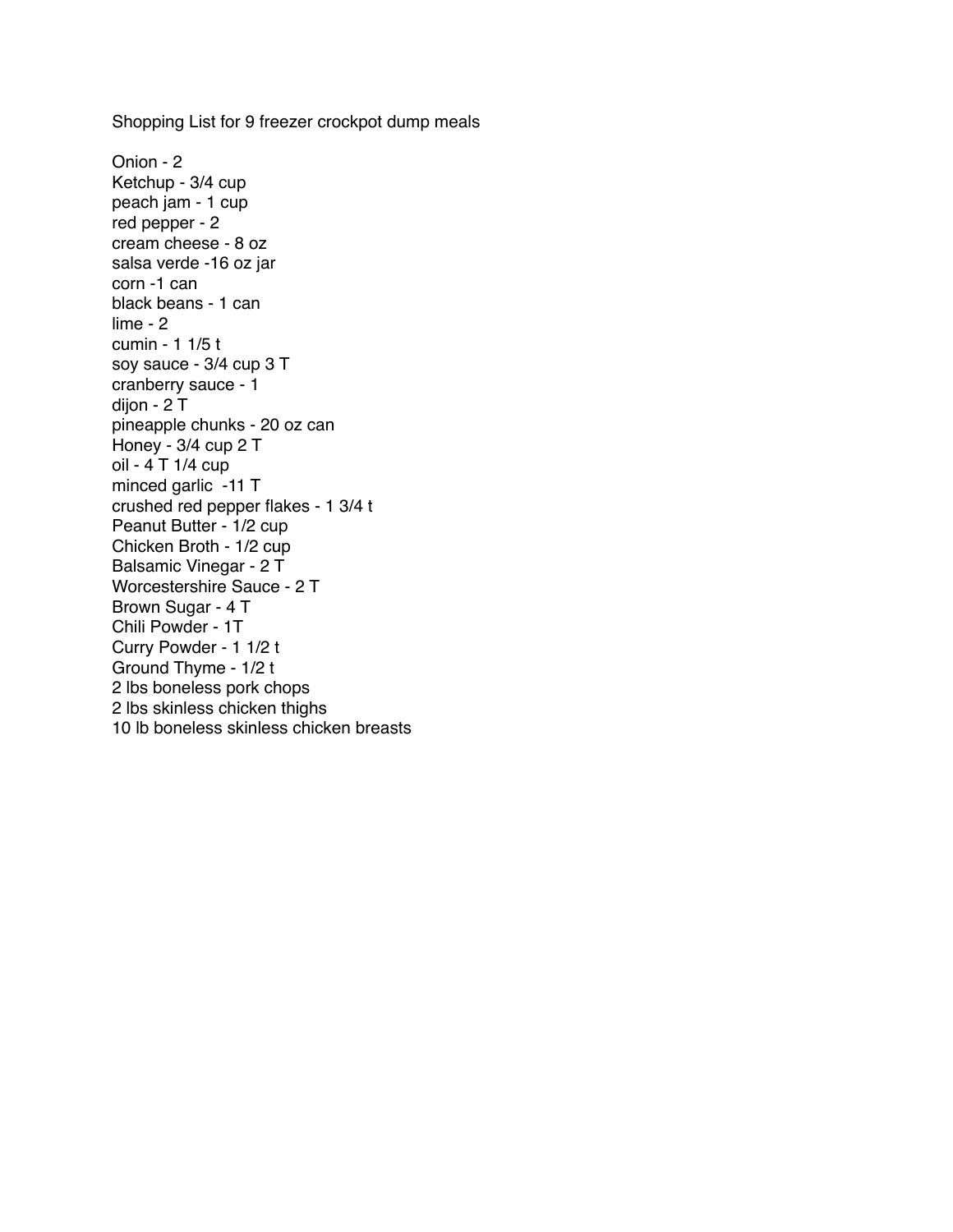#### **Honey Sesame Chicken**

1/2 cup honey 1/2 cup soy sauce 1/4 cup ketchup 2 tablespoons vegetable oil 1/2 onion, diced 2 tablespoons of minced garlic 1/4 teaspoon crushed red pepper flakes 2 pounds boneless, skinless chicken thighs Salt & Pepper to taste

Dump all the ingredients into the bag except the chicken. Put the chicken into the freezer bag LAST so that it's the first thing that goes into the crockpot for cooking.

To cook, dump the contents of the bag into the crockpot and cook on low 6-8 hours or high for 4-6 hours.

#### **Slow Cooker Peach Chicken**

3 tablespoons minced garlic

- 1 tablespoons soy sauce
- 1 cup peach jam
- 1 lb poneless, skinless chicken breasts

Dump all the ingredients into the bag except the chicken. Put the chicken into the freezer bag LAST so that it's the first thing that goes into the crockpot for cooking.

To cook, dump the contents of the bag into the crockpot and cook on low for 4 hours. Shred chicken and return to slow cooker to mix with juice.

# **Crockpot Red Pepper Chicken Recipe**

1/2 onion minced 1 tsp crushed red pepper flakes 4 tablespoons minced garlic 1/4 cup olive oil 1 red bell pepper - diced 1 lb boneless, skinless chicken breasts Salt & Pepper to taste

Dump all the ingredients into the bag except the chicken. Put the chicken into the freezer bag LAST so that it's the first thing that goes into the crockpot for cooking. To cook, dump the contents of the bag into the crockpot and cook on low 6-8 hours or high for 4-6 hours.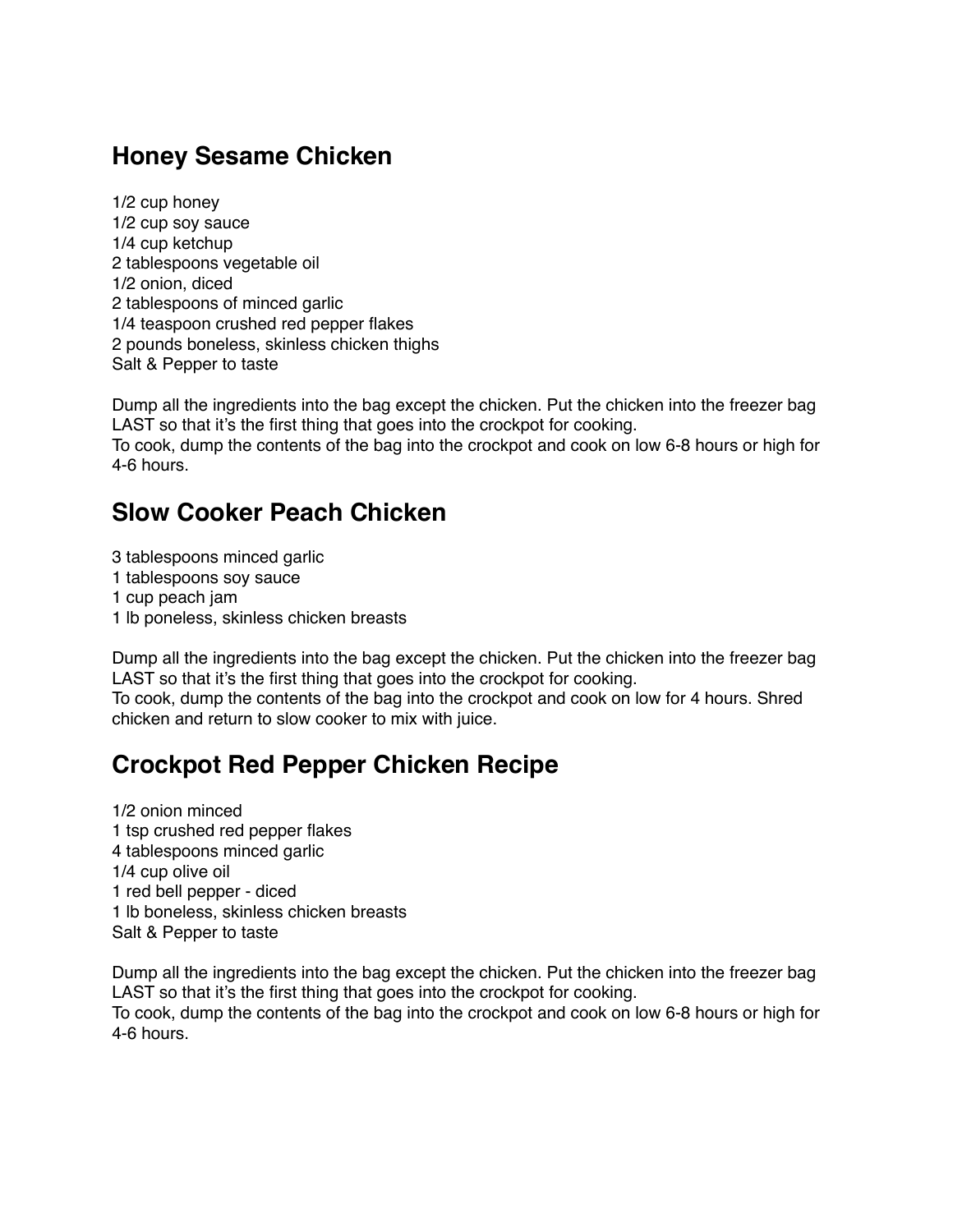#### **Salsa Verde Crockpot Chicken Recipe**

1 can black beans - drained 1 can corn - drained 16 oz jar salsa verde 2 lbs boneless skinless chicken breast 8 oz cream cheese - \*\*not needed til the day of cooking

Dump all the ingredients into the bag except the chicken. Put the chicken into the freezer bag LAST so that it's the first thing that goes into the crockpot for cooking. To cook, dump the contents of the bag into the crockpot and cook on low 6-8 hours or high for 4-6 hours. 1/2 hour before the finish of cooking, add the cream cheese and let it heat for the remaining 1/2 hour.

# **CROCKPOT THAI PEANUT CHICKEN**

1 red pepper, diced 1/2 onion 1/2 cup creamy peanut butter 1 lime, juiced 1/2 cup chicken broth 1/4 cup soy sauce 1 1/2 teaspoons cumin 1 pound boneless skinless chicken breasts

Dump all the ingredients into the bag except the chicken. Put the chicken into the freezer bag LAST so that it's the first thing that goes into the crockpot for cooking. To cook, dump the contents of the bag into the crockpot and cook on low 6-8 hours or high for

4-6 hours.

# **Crockpot Cranberry Chicken**

1/2 small onion 1 can whole cranberry sauce 2 tablespoons minced garlic 2 tablespoons honey 2 tablespoons balsamic vinegar 2 tablespoons olive oil 1/4 teaspoon crushed red pepper flakes 2 lbs boneless skinless chicken breasts salt & pepper to taste

Dump all the ingredients into the bag except the chicken. Put the chicken into the freezer bag LAST so that it's the first thing that goes into the crockpot for cooking. To cook, dump the contents of the bag into the crockpot and cook on low 6-8 hours or high for 4-6 hours.